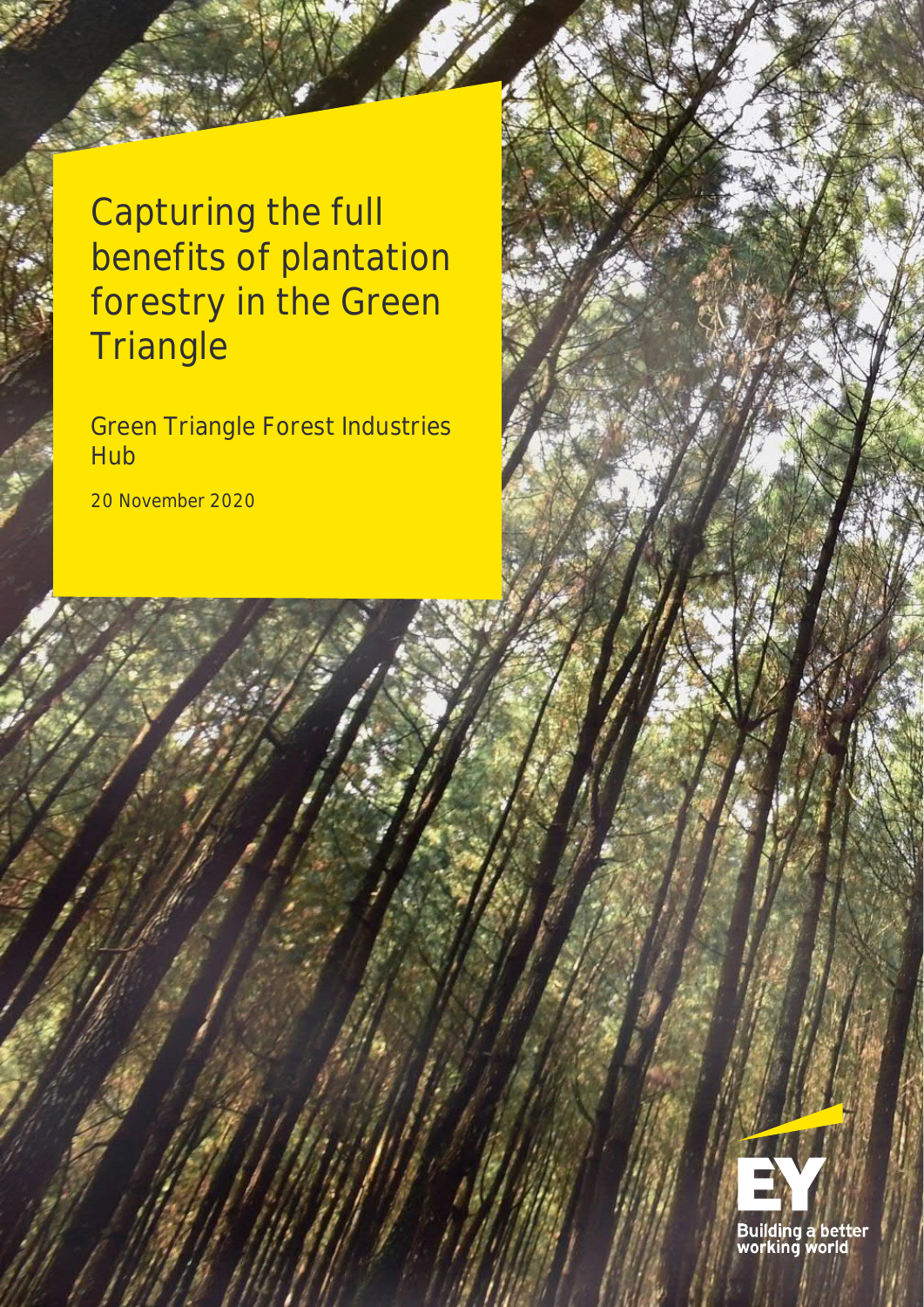#### **NOTICE**

Ernst & Young was engaged on the instructions of the Green Triangle Forest Industries Hub ("**Client**") to review existing publicly available research and provide a concise report on the forest industries potential participation in the Carbon Farming Initiative (CFI) in the Victorian Green Triangle region (i.e. possible impact on plantation estate expansion should the entirety of the Green Triangle be enabled to participate in the Carbon Farming Initiative) **("Project")**. This is in accordance with the engagement agreement dated 20 July 2020.

The results of Ernst & Young's work, including the assumptions and qualifications made in preparing the report, are set out in Ernst & Young's report dated 20 November 2020 ("**Report**"). The Report should be read in its entirety including this notice and the applicable scope of the work. A reference to the Report includes any part of the Report. Our scope was limited to performing desktop research and excludes any industry stakeholder interviews or consultations or performing any modelling or scenario analysis. Our work commenced on 17 August 2020 with the research and analysis being completed and finalised on 12 October 2020. No further work has been undertaken by Ernst & Young since 12 October 2020 (the date of research completion) to update it. Therefore, our Report does not take account of events or circumstances arising after 12 October 2020 and we have no responsibility to update the Report for such events or circumstances.

Ernst & Young has prepared the Report solely for the benefit of the Client and has considered only the interests of the Client. Ernst & Young has not been engaged to act, and has not acted, as advisor to any other party. Accordingly, Ernst & Young makes no representations as to the appropriateness, accuracy or completeness of the Report for any other party's purposes.

In preparing this Report we have considered and relied upon information from a range of sources available in public domain only and are believed to be reliable and accurate. We have not come across any reason to believe that any information obtained from the public sources was false and inaccurate or that any material information has been withheld from us.

We do not imply and it should not be construed that we have verified any of the information provided to us, or that our analysis could have identified any matter that a more extensive examination might identify. Neither Ernst & Young nor any partner, director or employee thereof undertakes responsibility in any way whatsoever to any person in respect of errors in this Report arising from incorrect information obtained from the public sources identified in this Report.

No reliance may be placed upon the Report or any of its contents by any party other than the Client ("Third Parties"). Any Third Parties receiving a copy of the Report must make and rely on their own enquiries in relation to the issues to which the Report relates, the contents of the Report and all matters arising from or relating to or in any way connected with the Report or its contents.

Ernst & Young disclaims all responsibility to any Third Parties for any loss or liability that the Third Parties may suffer or incur arising from or relating to or in any way connected with the contents of the Report, the provision of the Report to the Third Parties or the reliance upon the Report by the Third Parties.

No claim or demand or any actions or proceedings may be brought against Ernst & Young arising from or connected with the contents of the Report or the provision of the Report to the Third Parties. Ernst & Young will be released and forever discharged from any such claims, demands, actions or proceedings.

Ernst & Young have consented to the Report being published electronically on the Client's website for informational purposes only. The material contained in the Report, including the Ernst & Young logo, is copyright. The copyright in the material contained in the Report itself, excluding Ernst & Young logo, vests in the Client. The Report, including the Ernst & Young logo, cannot be altered without prior written permission from Ernst & Young.

Ernst & Young's liability is limited by a scheme approved under Professional Standards Legislation.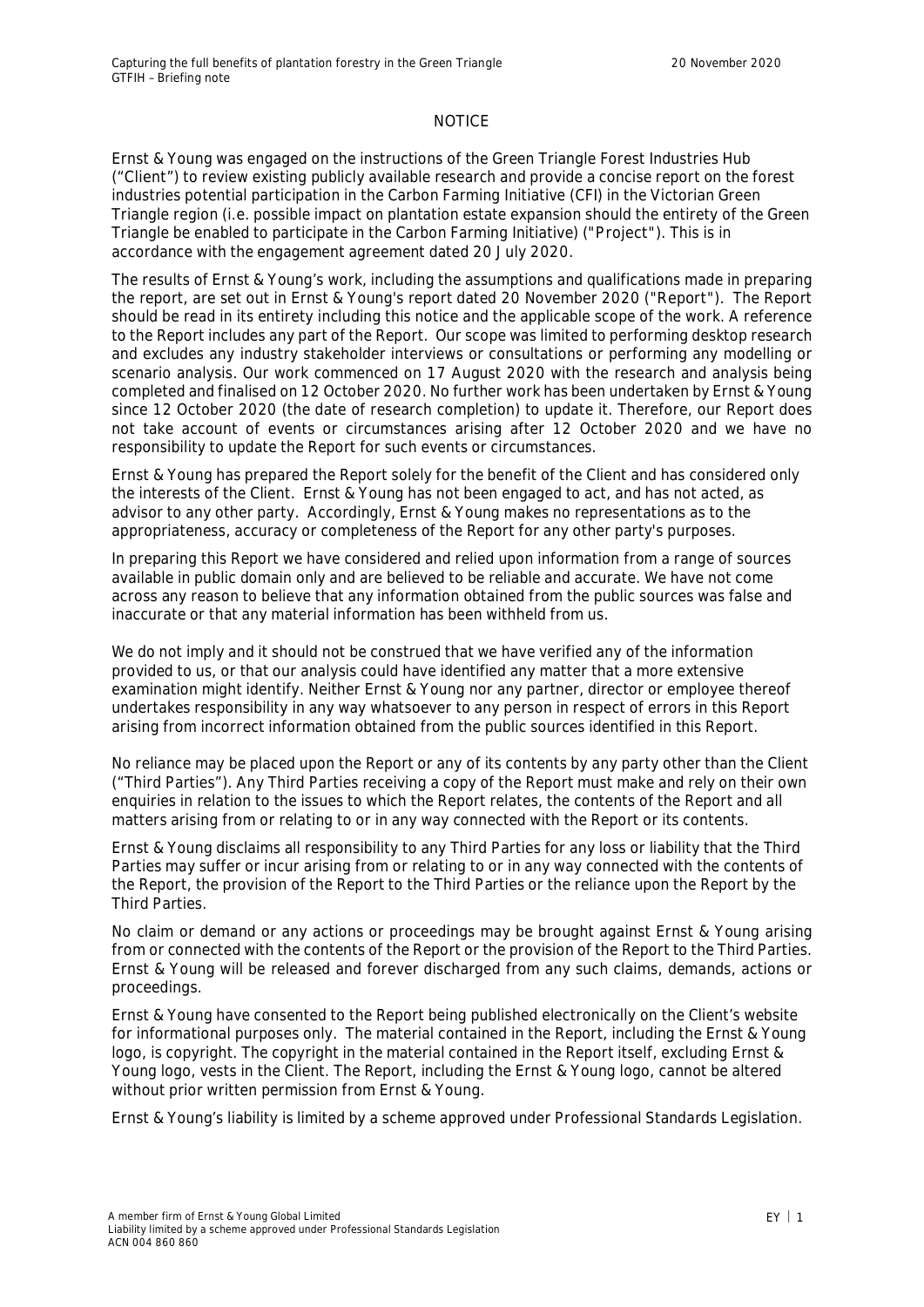**Plantation forestry participation in the CFI through a Victorian Green Triangle exemption:**

- **May support industry investment into the estate, supporting jobs and local communities**
- **Will not cause a rapid expansion of the plantation estate when considering existing investment constraints**
- **Will support carbon reduction strategies and contribute towards Australia's emissions goals**

## **The study**

In recognition of forestry's carbon storage potential, recent amendments to regulations in 2020<sup>1</sup> mean that plantation forestry projects in certain areas can earn carbon sequestration payments through the Australian Government's Carbon Farming Initiative (CFI) and Emission Reduction Fund (ERF) auctions. Previously, in accordance with the *Carbon Credits (Carbon Farming Initiative) Regulations 2011,* forestry projects could only register to participate if they met certain requirements such as:

- $\blacktriangleright$  They are on land where there has been no plantation forestry for the past seven years,<sup>2</sup> and
- They meet eligibility requirements relating to their likely impact on local water availability.

With the recent amendments to the *Carbon Credits (Carbon Farming Initiative) Regulations 2011* (namely Regulation 3.37), plantation forestry projects in higher rainfall areas (more than 600 millimetres long term average rainfall) are able to now participate provided they are located in a specific region where a material adverse impact on the availability of water is unlikely. To this end, the Commonwealth Government declared the South Australian half of the Green Triangle ("SAGT") as an exempt region (amongst four others), meaning that forest industry operations in this region are exempt from the requirements noted above and can participate in the CFI.<sup>3</sup> Maps released by the Australian Government in 2020 indicate that the Victorian Green Triangle ("VGT") is currently 'under consideration' for exemption<sup>4</sup>. As such, the VGT has not yet been declared exempt given Government considerations over factors such as appropriate arrangements being in place to manage water impacts.

To support Government's consideration of this, the Green Triangle Forest Industries Hub (GTFIH) engaged EY to conduct concise and specific desktop research to explore qualitatively the likelihood of a rapid expansion of the plantation forest estate in the VGT should an exemption be provided, and thus the need for concern over water use. EY was not engaged to identify the costs or negative outcomes should the exemption occur in the VGT.

## **1. Key finding**

**Access to carbon markets in the Victorian Green Triangle may help stop the plantation base in the region reducing and encourage sustainable investment in this industry.**

Plantation forestry in the VGT contributes to reducing the carbon intensity of the economy, meets growing demand for local and export timber products, and supports regional economies and communities. But constraints exist which are limiting growth of the industry. Permitting VGT forestry operators to participate in the Carbon Farming Initiative (CFI) alongside other forestry hubs recognises the carbon sequestration benefits of the industry. It may also help deliver other economic, social and environmental benefits such as increased employment and economic output, contribution towards tree planting targets and supporting climate change objectives.

Research indicates this is expected to come with minimal risk of rapid expansion of the plantation estate given the economic fundamentals of forestry investment. Those economic fundamentals mean that there is minimal risk of forestry rapidly expanding its land use. Moreover, water management plans are designed to ensure that all players, including forestry operators, use a fair and sustainable amount of water.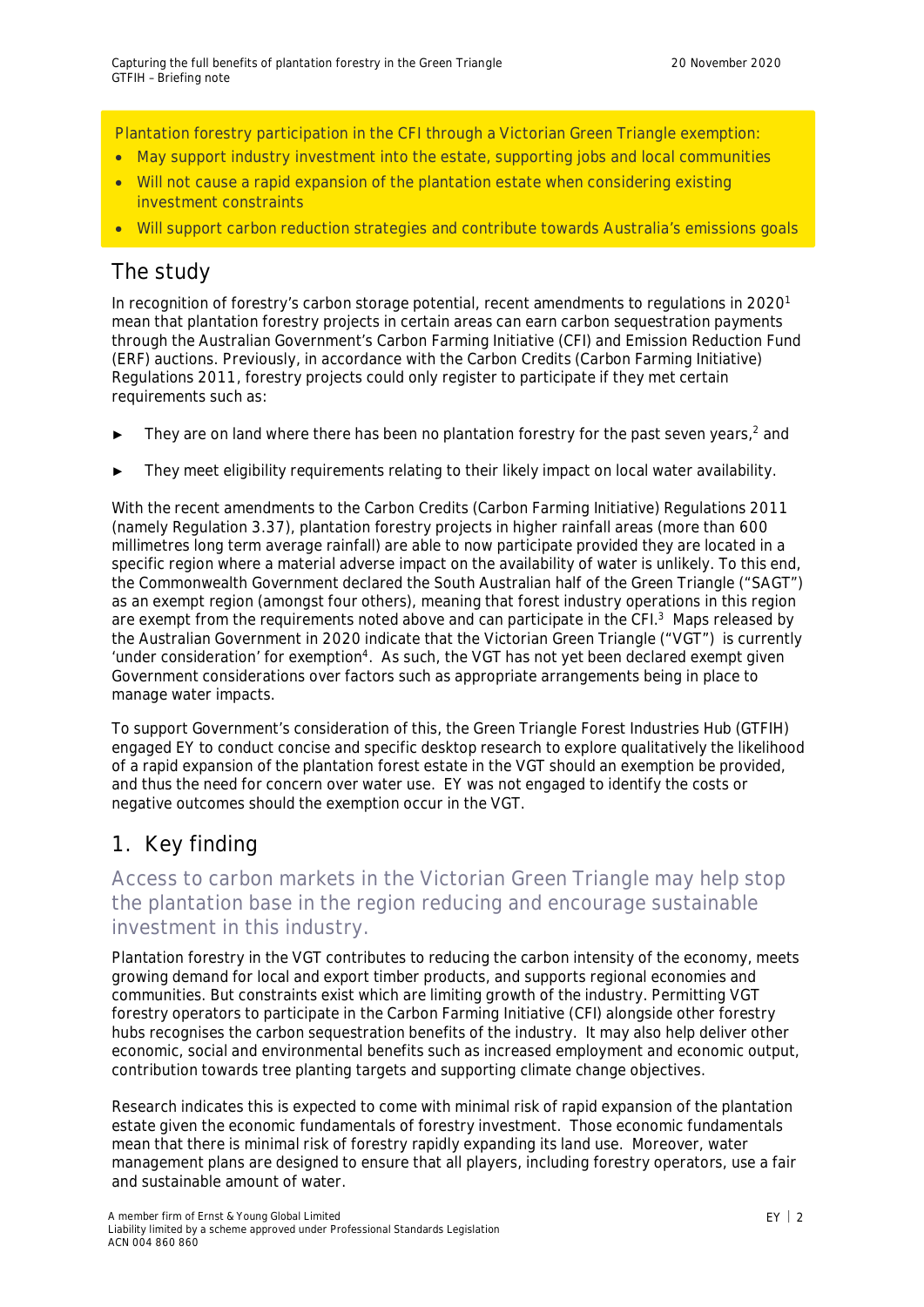# **2. The research**

#### **Green Triangle plantation forestry supports regional economies and communities**

The Green Triangle is Australia's second-largest collective plantation and wood processing zone, covering 321,000 hectares of land and comprising 16.7% of Australia's national plantation estate.<sup>5</sup> The Green Triangle lies across both sides of the border between Victoria and South Australia, with most operators owning assets in both states.

Forest industries have been a part of local economies for over 140 years, with plantations and processing operations providing concentrated regional employment hubs. The industry supports over 7,000 jobs in the region, directly employing over 3,000 people in local areas.<sup>6</sup> In Victoria, processing operations are concentrated around the city of Portland, and a connected network of regional transport infrastructure connects forestry output to domestic and international purchasers – including the port of Portland, the world's largest sustainable hardwood chip export facility.<sup>7</sup> **The Green Triangle 321,000** ha **16.7%** of Australia's plantation estate **7,000** regional **jobs 11%** of the region's **total economic output**

The Green Triangle forestry industry generates an estimated \$2.6 billion in economic output annually - approximately 11% of the total economic output of the region.<sup>8</sup> Forestry also has economic ties to – or supports - other important local industries. For example, 42% of the inputs required by manufacturing (another key sector for the region) are supplied by the agriculture, forestry and fishing industry.<sup>9</sup>

Several global companies own plantations in the Green Triangle, with investment in the region including the construction of new processing facilities, the purchase and expansion of processing mills, and the commission of research into new processing technologies, timber products, and biomass as a fuel source.<sup>10</sup> Government has also committed to investing in transport infrastructure in the Green Triangle, with the Federal and Victorian governments recently funding upgrades to three regional freight routes.<sup>11</sup>

#### **Carbon credits recognise the environmental benefits of plantation forestry**

The sequestration of carbon in commercial timber plantations has been recognised as a part of Australia's efforts to meet its greenhouse emissions reduction goals<sup>12</sup> such as the Government's commitment to reduce carbon emissions by 26-28% below 2005 levels by 2030. Establishing forestry plantations is regarded as a significant and relatively low-cost source of potential emissions reductions in Australia compared to other emissions reduction strategies.<sup>13</sup>

Currently, Australian forest plantations store 258Mt of carbon.<sup>14</sup> As a comparison, Australia's greenhouse gas emissions for the year to March 2019 were estimated to be 538.9 MtCO<sub>2</sub>e.<sup>15</sup> Looking to the future, BAEconomics modelling based on a 400,000ha increase in plantation estate across seven major forestry regions across Australia found that, annually, the aggregate carbon sequestered by 2030-31 across the regions would amount to 12.97Mt of CO<sub>2</sub>e through storage of carbon stored in trees and forest debris.<sup>16</sup>

Forestry in the Green Triangle carries significant carbon storage potential. Modelling on a modest expansion scenario of 5,700ha of new radiata pine planted in the Green Triangle (less than 2% estate expansion) found that 1.1Mt of carbon would be sequestered by  $2040^{17}$ . Further, Tasmanian blue gum, the dominant hardwood species in the VGT, is a designated Kyoto CFI compliant plantation species and has an annual carbon sequestration rate of  $24.2/tCO_2e$  per hectare<sup>18</sup>.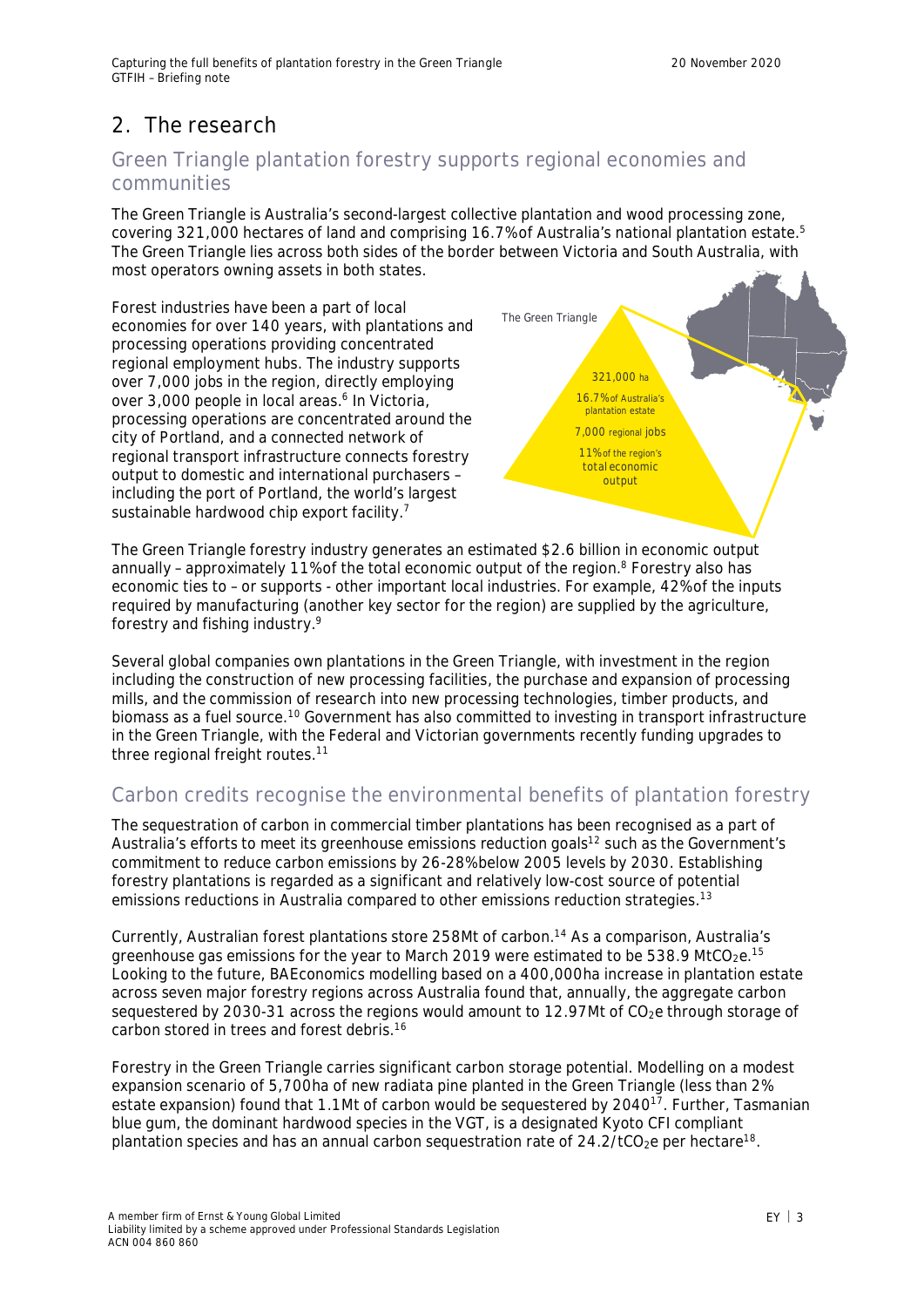Plantation forestry products also carry other notable carbon benefits. For example, timber is a less emissions-intensive building material compared to steel, aluminium and concrete, and provides long-term carbon storage. Industry analysis indicates that where a timber-framed home stores approximately 7.5tCO<sub>2</sub>, the production of materials for a steel-framed house emits  $2.9$ tCO<sub>2.</sub><sup>19</sup>



## **Earning credits is unlikely to come at the cost of rapid estate expansion**

Plantation forestry currently utilises less than 6% of the Green Triangle's 6 million hectares (across South Australia and Victoria). Plantation forestry is only practically and financially viable in select regions, with geographical suitability and proximity to transport and processing infrastructure naturally limiting the expansion of the forestry estate.

The current economic and operating environment means that carbon payments alone (at the current price) are unlikely to cause a rapid expansion of the forestry estate.

Consistent rainfall, fertile soils, flat topography, private sector investment

in processing facilities and well-connected freight transport infrastructure all make the Green Triangle one of the most suitable areas for plantation forestry in Australia in terms of environment and infrastructure<sup>20</sup> – but physical and financial constraints limit the expansion of the plantation estate. Analysis in 2012 identified approximately 100,000ha of cleared land suitable for new commercial softwood or hardwood plantations $^{21}$  - a small proportion of the total 6 million hectares within the region's boundaries (less than 2%). This is partly driven by the need for an estate to see a minimum of  $600-650$ mm of annual rainfall, $^{22}$  and be no further than 100-120km from port or processing facilities.<sup>23</sup>

As it stands, forestry in the VGT can only compete for land at the margin, and the relative profitability of forestry remains low. Potential income from agricultural production is typically an opportunity cost of new plantations, meaning high agricultural land prices are a major barrier to new plantation investment. Critically, land values in the VGT are high, with the region seeing the highest land values of any national plantation region in 2019.<sup>24</sup> Land costs in combination with slow returns inhibit forestry expansion in the Green Triangle, even though conditions support productive plantation estates.<sup>25</sup> Upfront costs may also pose a barrier, especially in combination with the long rotation periods (anywhere from 12 to 32 years) with establishment costs for most softwood species at \$1,900/ha and hardwood species at \$2,100/ha.<sup>26</sup>

Limiting factors to growth of VGT plantation forestry

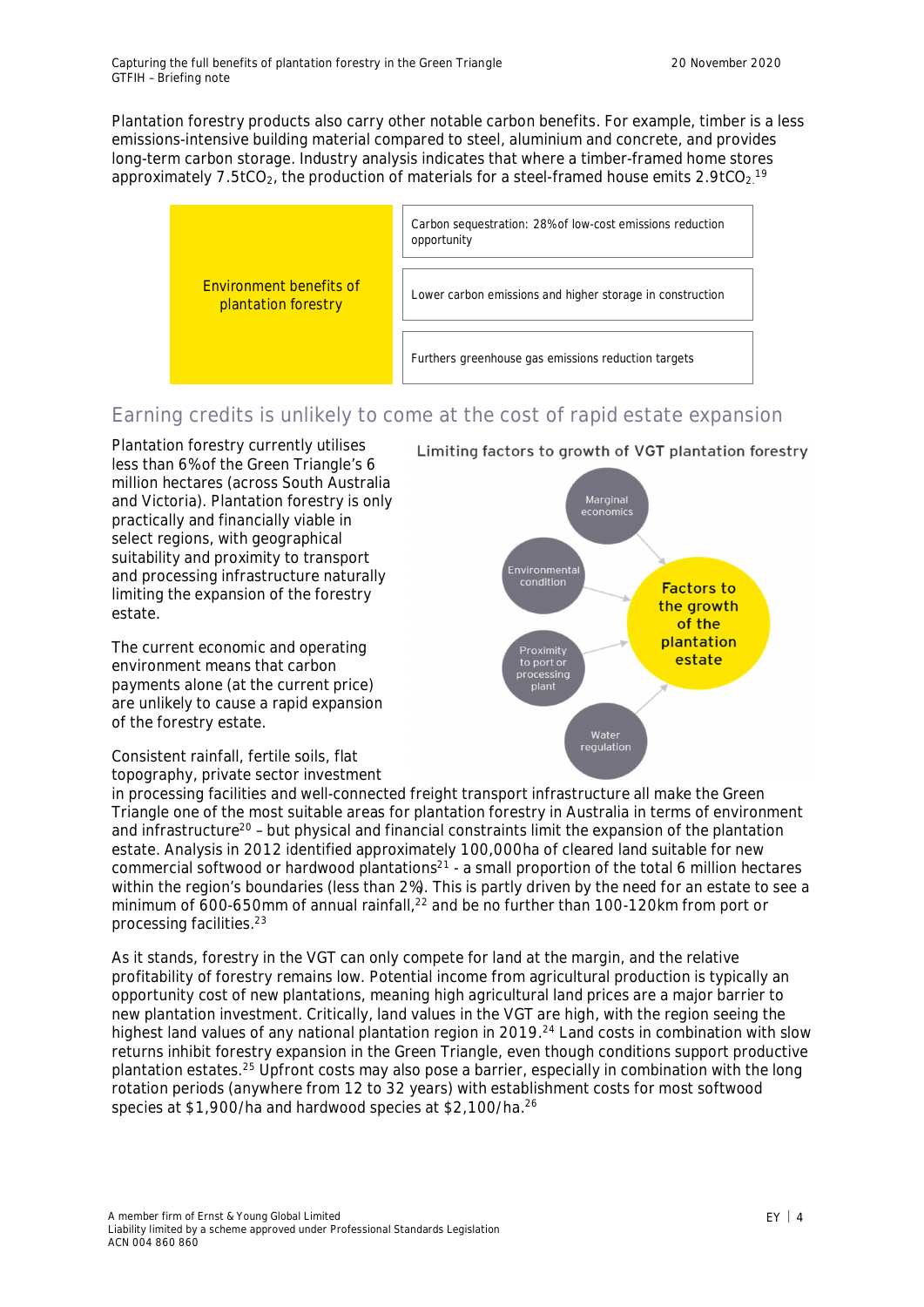These factors mean that the next 50 years is likely to see minimal natural expansion to the plantation estate in the VGT under current expectations. ABARES forecasts (based on historic trends, current policy conditions and average land prices) that 4,054ha of new plantation area could be established in the VGT by 2050, all in the period from 2045-50, and all through the conversion of cropping land.<sup>27</sup> This compares to the expected area of available cleared agricultural land of close to 2 million hectares – in other words, only 0.2% of the available agricultural land could be taken by new plantation estate.<sup>28</sup> Based on the current trajectory, the plantation estate is likely to continue to shrink or at best remain steady.

### **Plantation forestry's water access is regulated**

Plantation forestry requires access to water which, in the Green Triangle, is regulated by several regional and state water management frameworks. These frameworks are designed to ensure that no industry – including forestry – is able to draw on more than a fair and sustainable share of available water.

Specifically, forest industry operators – along with other agricultural industries – are issued with water entitlements by their local water corporation as authorised under the *Water Act 1989 (Vic).* The GWMWater (covering Grampians, Wimmera and Mallee regions) and Southern Rural water corporations are responsible for the areas covered by the VGT. Water corporation decisions are guided by local, regional, state-wide and national water policies and strategies. In the VGT, the *Western Region Sustainable Water Strategy* aims to balance the competing needs for water amongst the towns, farms and businesses of Victoria's western half. These systems manage water demands and ensure that no industry or operator can use more water than is fair or sustainable.<sup>29</sup> The above regulatory setting implies that if the industry were to expand, its water use would be regulated and monitored, indicating minimal risk to other water users in the region.

#### **Carbon credits would reduce the current investment return gap**

The receipt of carbon sequestration payments at the current carbon price will lower the current gap between expected versus required investment return rates. Industry investors consider that a real, post-tax return of approximately 7% is necessary to make investing in new plantations financially viable – yet under current economic and policy conditions, expected returns of new investment sit at approximately 3%. This explains the decline in new plantation establishment in Australia in recent decades. The opportunity to earn carbon credits goes some way towards narrowing this gap but is unlikely to catalyse rapid expansion as it would not push the profitability of plantation investments into positive territory on its own. The price of carbon in Australia has remained around  $$14-16//1CO<sub>2</sub>e$  since 2015<sup>30</sup> which, when applied to a case study plantation investment of average timber species and rotation length, increases expected returns by approximately 1-2%. As such, carbon credits are not expected to alone turn a potential investment into a viable investment unless the carbon price approaches  $$30/tCO<sub>2</sub>e$ .



Industry views align with modelling undertaken in 2016 that found for a commercial-scale softwood plantation, a carbon price in excess of  $$25/tCO<sub>2</sub>e$  would be necessary to deliver positive returns to operations purchasing land at average VGT prices and assuming that the land is within 85km from a port or processing facility.<sup>31</sup> Other analysis undertaken in 2011 indicated that approximately 11,000 hectares of additional short rotation hardwood plantation could be economically viable by 2050 across the entirety of Victoria under a carbon price of approximately \$23/tCO<sub>2</sub>e.<sup>32</sup> This reforestation would deliver 1.7m tonnes of carbon dioxide storage in total, and comprise 0.1% of 2011 agricultural land use.<sup>33</sup>

In short, enabling access to carbon markets in the VGT is not expected to on its own catalyse significant new plantations given historic and current carbon prices.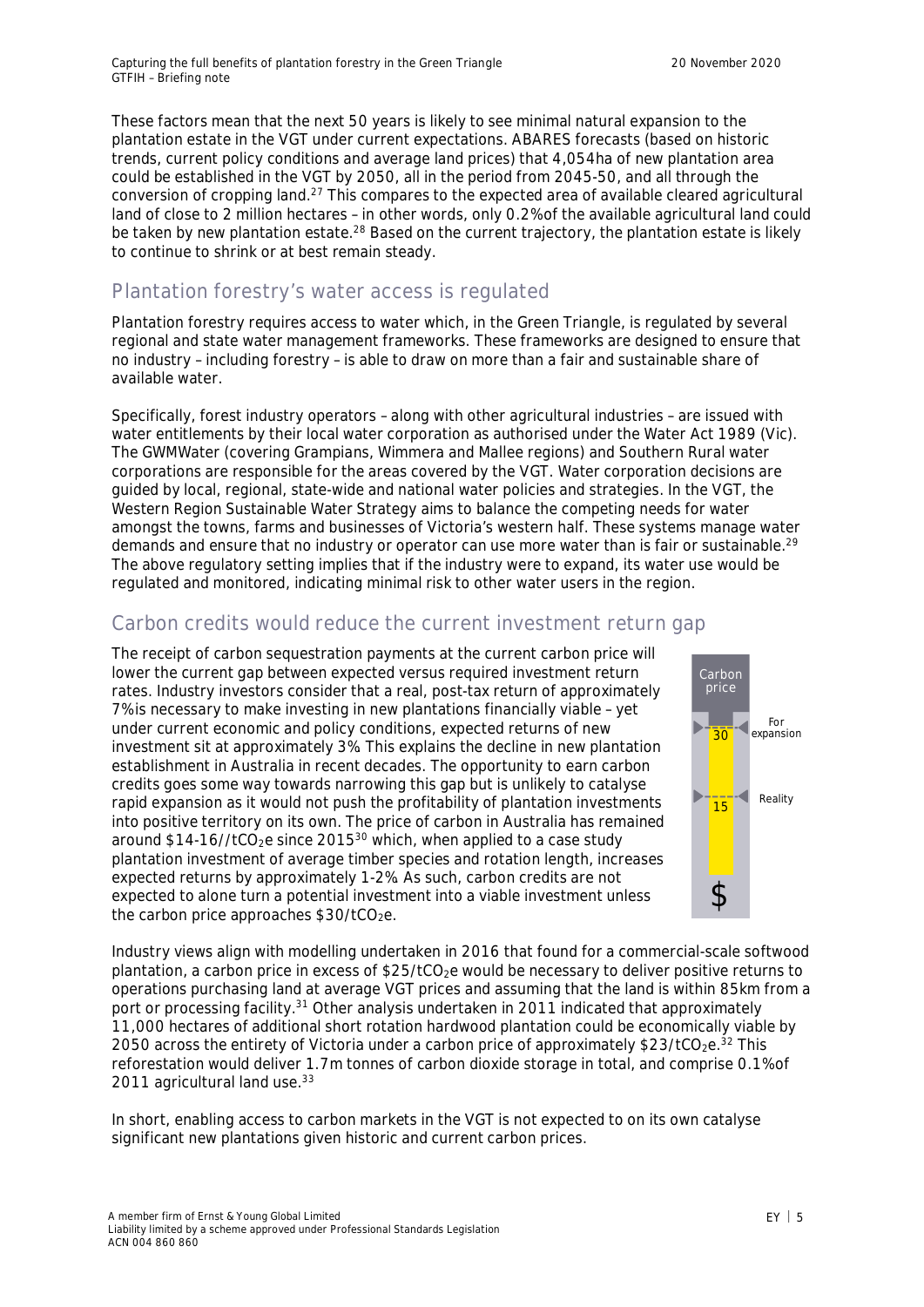## **Participation in the CFI would support Victoria's forest industry**

Improving the investment environment for plantation forestry in the VGT through allowing participation in the CFI would provide a level of government support for this industry, potentially enabling the sector to meet growing demand and deliver economic benefits that arise from its activities.

The domestic and international demand for Australian timber products is growing and is forecast to continue to do so, with population growth factors compounded by developments such as transitioning from plastic packaging to sustainable wood-fibre based materials, and the expansion of timber construction materials.<sup>34</sup> Projections show domestic demand for wood products continuing to grow, particularly softwood sawnwood, MDF and printing and writing supplies.<sup>35</sup> Recognising this demand, the Australian Government has set a target of planting 1 billion new trees – or 400,000ha of plantation estate – by 2030.<sup>36</sup> The Green Triangle forest industry has committed to 20% of this target with a goal of planting 200 million trees over the next decade.

However, investment decisions to establish new areas of plantation and to reforest after harvesting are complex, with industry considering factors such as land prices, long growth and revenue times, and pest and climate risks. New plantations have been in decline since the mid-2000s, and only 8% of new plantations established in 2018-19 were privately owned.<sup>37</sup>



**Figure 1: Total and new plantation area - ABARES 2020<sup>38</sup>**

Forestry in the VGT could meet some of this demand (VGT plantations are among the highest yielding in the country<sup>39</sup>) while supporting local jobs and capturing carbon. However, conditions in the region may not be as conducive to investment as other areas, especially those permitted to obtain the benefits of participation in the CFI. If high land prices continue to make forestry expansion in the GTV unviable, there is a risk that industry may relocate or wind down.

Extending CFI participation to plantation forestry in the VGT would recognise plantation's environmental benefits and enhance forestry's contributions to emissions reductions, while continuing to provide economic benefit such as output and jobs.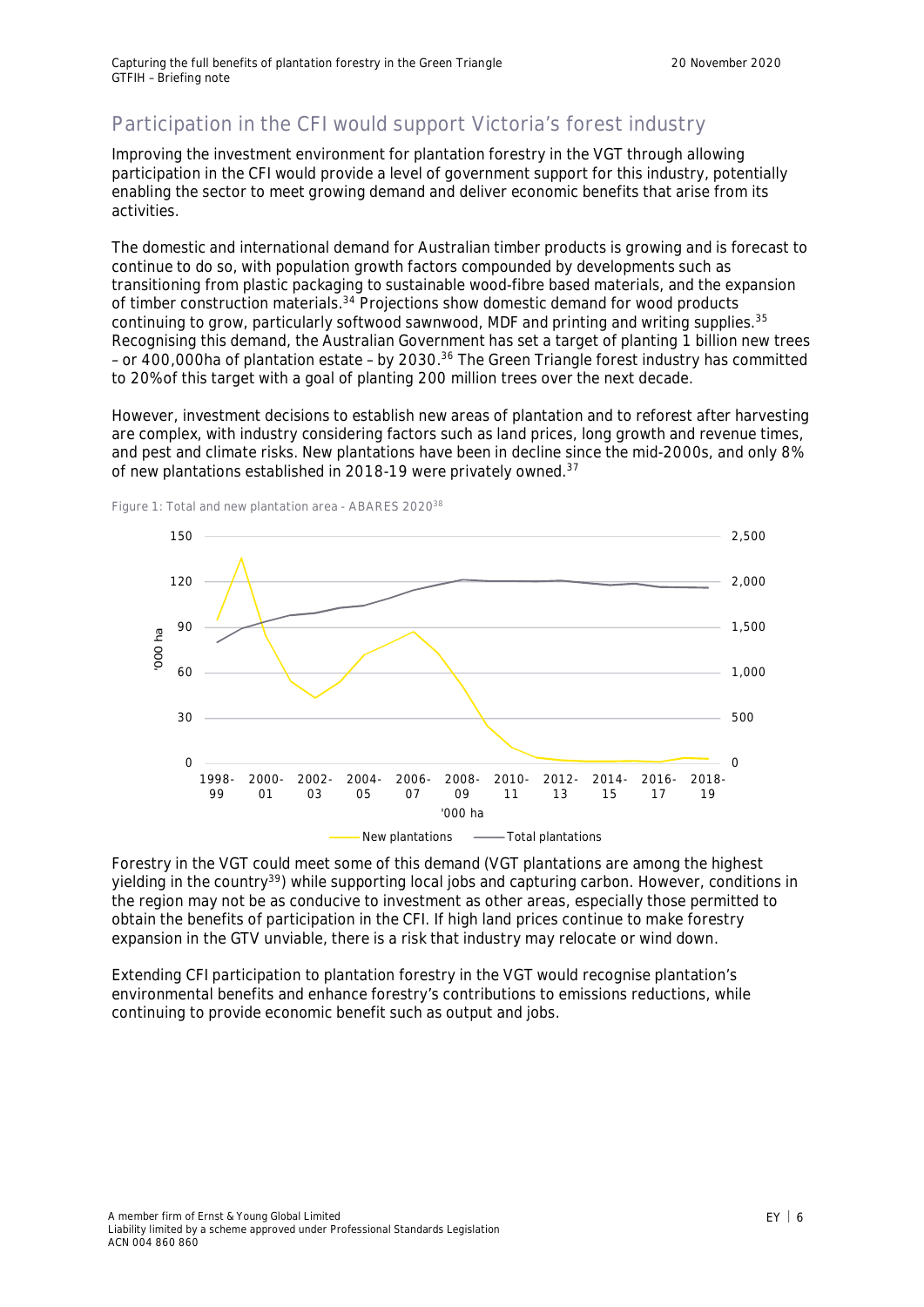#### **End Notes**

<sup>9</sup> EY, *The Economic Contribution of the Forestry Industry within the Green Triangle* (January 2019).

<sup>10</sup> EY, *The Economic Contribution of the Forestry Industry within the Green Triangle* (January 2019).

<sup>11</sup> The Hon. Michael McCormack MP, the Hon Dan Tehan MP, the Hon Luke Donnellan MP and the Hon Gavle Tierney MP, "A flurry of road works deliver results in the "Green Triangle" (Joint Media Release, 18 August 2018)

<https://minister.infrastructure.gov.au/mccormack/media-release/flurry-road-works-delivering-results-green-triangle>. <sup>12</sup> See, e.g. Josh Frydenberg, "Explanatory Memorandum to the *Carbon Credits (Carbon Farming Initiative—Plantation Forestry) Methodology Determination 2017"* (2017).

<sup>13</sup> ClimateWorks, *Low Carbon Growth Plan for Australia* (March 2010), 14.

<sup>14</sup> Australian Department of Agriculture and Water Resources – ABARES, *Australia's State of the Forests Report 2018* (2018), 10.

<sup>15</sup> Australian Department of the Environment and Energy, *Quarterly Update of Australia's National Greenhouse Gas Inventory: March 2019* (2019), 3.

<sup>16</sup> Anna L Matysek and Brian S Fisher, *Carbon sequestration potential of plantation forestry expansion in Australia* (June 2018) BAEconomics, 16.

<sup>17</sup> Anna L Matysek and Brian S Fisher, *Carbon sequestration potential of plantation forestry expansion in Australia* (June 2018) BAEconomics, 10.

<sup>18</sup> Kevin Burns et al, *Abatement potential from reforestation under selected carbon price scenarios* (July 2011) Australian Bureau of Agricultural and Resource Economics and Sciences, Special Report, 9.

<sup>19</sup> Timber NSW, "Timber in the Carbon Economy" (2020) <https://timbernsw.com.au/timber-in-the-carbon-economy/>.

<sup>20</sup> Regional Development Australia, Victorian Department of Primary Industries and South Australian Department of Primary Industries and Regions, *Green Triangle Forest Industry Prospects* (2012), 8-9.

<sup>21</sup> Regional Development Australia, Victorian Department of Primary Industries and South Australian Department of Primary Industries and Regions, *Green Triangle Forest Industry Prospects* (2012).

<sup>22</sup> Dean Severino and Chathura Hasanka, *Next Generation Plantation Investment Research Project: Land assessment* (2015) Melbourne University Faculty of Science, Report No. 5 of the Next Generation Forest Plantation Investment Research Project, 4, Anna L Matysek and Brian S Fisher, *The Economic Potential for Plantation Expansion in Australia* (February 2016) BAEconomics for the Australian Forest Products Association, 17.

<sup>23</sup> Anna L Matysek and Brian S Fisher, *The Economic Potential for Plantation Expansion in Australia* (February 2016) BAEconomics for the Australian Forest Products Association, 17.

<sup>24</sup> Linden Whittle, Peter Lock and Beau Hug, *Economic potential for new plantation establishment in Australia: Outlook to 2050* (February 2019) Australian Bureau of Agricultural and Resource.

<sup>25</sup> Anna L Matysek and Brian S Fisher, *The Economic Potential for Plantation Expansion in Australia* (February 2016) BAEconomics for the Australian Forest Products Association, 18.

<sup>26</sup> Linden Whittle, Peter Lock & Beau Hug, *Economic potential for new plantation establishment in Australia: Outlook to 2050* (February 2019) Australian Bureau of Agricultural and Resource Economics and Sciences, Research report 19.4, table 2. <sup>27</sup> Linden Whittle, Peter Lock & Beau Hug, *Economic potential for new plantation establishment in Australia: Outlook to 2050*

(February 2019) Australian Bureau of Agricultural and Resource Economics and Sciences, Research report 19.4, 21- 4.

<sup>28</sup> Linden Whittle, Peter Lock & Beau Hug, *Economic potential for new plantation establishment in Australia: Outlook to 2050* (February 2019) Australian Bureau of Agricultural and Resource Economics and Sciences, Research report 19.4, fig. 14.

<sup>29</sup> The forest industry must also comply with the Code of Practice for Timber Production, made under *the Conservation Forests and Lands Act 1987* (Vic). The Code provides a comprehensive set of regulations for all aspects of forestry operations, including the use and management of water resources.

<sup>30</sup> Australian Government Clean Energy Regulator, "Australian Carbon Credit Units Market Update - October 2019" (18 October 2019)

<sup>&</sup>lt;sup>1</sup> Amendments to the CFI regulations in 2020 established an exemption from these requirements for five pilot "Regional Forestry Hubs" created in the Australian Government's National Forest Industries Plan. These areas are defined as higher rainfall areas where tree planting is unlikely to have a material adverse impact on water availability.

<sup>2</sup> Australian Government, Clean Energy Regulator, *Plantation forestry projects* (2020) <

http://www.cleanenergyregulator.gov.au/csf/how-it-works/explore-project-types/Pages/plantation-forestry-projects.aspx> <sup>3</sup> Australian Government, *Emissions Reduction Fund: Consultation Paper – Proposed amendments to regulations applying to forestry projects* (February 2020), 3.

<sup>4</sup> Australian Government Department of Industry, Science, Energy and Resources, *Specified regions for subregulation 3.37(4A)* (2020) <https://consult.industry.gov.au/climate-change/plantation-

forestry/supporting\_documents/plantationforestryspecifiedregionsforsubregulation3374A.pdf>.

<sup>5</sup> Rhys Downham and Mijo Gavran, *Australian plantation statistics 2020 update* (June 2020) Australian plantation statistics, Australian Bureau of Agricultural and Resource Economics and Sciences, 3, table 3.

<sup>6</sup> EY, *The Economic Contribution of the Forestry Industry within the Green Triangle* (January 2019).

<sup>&</sup>lt;sup>7</sup> In terms of annual volume: Port of Portland, "About the Port" (2020).<https://www.portofportland.com.au/about/portprofile/about-the-port/>.

<sup>&</sup>lt;sup>8</sup> EY, *The Economic Contribution of the Forestry Industry within the Green Triangle* (January 2019).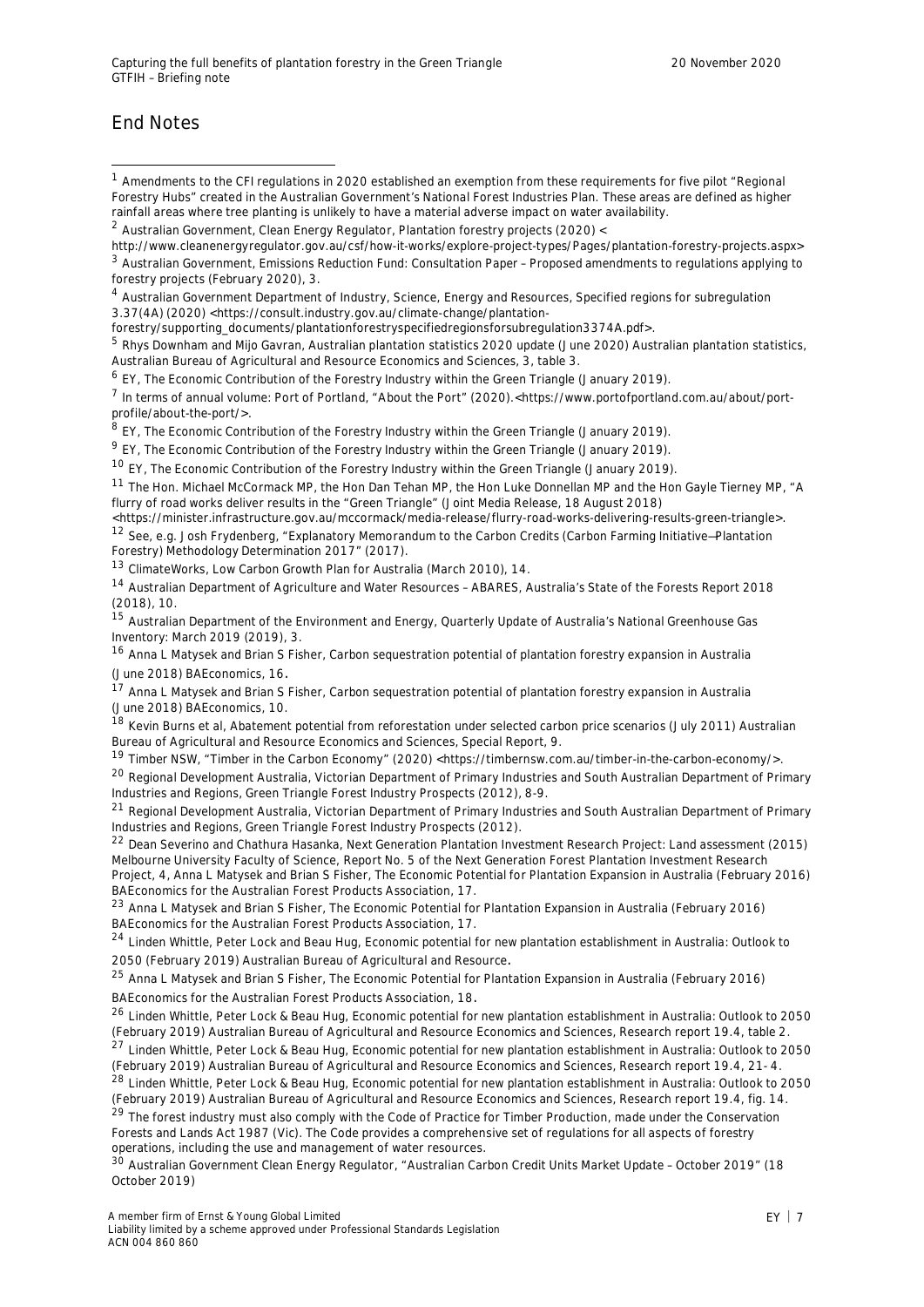<http://www.cleanenergyregulator.gov.au/Infohub/Markets/Pages/Buying%20ACCUs/ACCU%20market%20updates/ Australian-Carbon-Credit-Units-Market-Update-%E2%80%93-October-2019.aspx>.

<sup>31</sup> Anna L Matysek and Brian S Fisher, *The Economic Potential for Plantation Expansion in Australia* (February 2016) BAEconomics for the Australian Forest Products Association, 18.

<sup>32</sup> Kevin Burns et al, *Abatement potential from reforestation under selected carbon price scenarios* (July 2011) Australian Bureau of Agricultural and Resource Economics and Sciences, Special Report, 19.

<sup>33</sup> Kevin Burns et al, *Abatement potential from reforestation under selected carbon price scenarios* (July 2011) Australian Bureau of Agricultural and Resource Economics and Sciences, Special Report, 22.

<sup>34</sup> Australian Department of Agriculture and Water Resources, *Growing a better Australia: A billion trees for jobs and growth* (2018), 2.

<sup>35</sup> Linden Whittle, Peter Lock and Beau Hug, *Economic potential for new plantation establishment in Australia: Outlook to 2050* (February 2019) Australian Bureau of Agricultural and Resource Economics and Sciences, Research report 19.4, table 1.

<sup>36</sup> Australian Department of Agriculture and Water Resources, *Growing a better Australia: A billion trees for jobs and growth* (2018), 2.

<sup>37</sup> Rhys Downham and Mijo Gavran, *Australian plantation statistics 2020 update* (June 2020) Australian plantation statistics, Australian Bureau of Agricultural and Resource Economics and Sciences, 6.

<sup>38</sup> Rhys Downham and Mijo Gavran, *Australian plantation statistics 2020 update* (June 2020) Australian plantation statistics, Australian Bureau of Agricultural and Resource Economics and Sciences, v.

<sup>39</sup> Linden Whittle, Peter Lock and Beau Hug, Econom*ic potential for new plantation establishment in Australia: Outlook to 2050* (February 2019) Australian Bureau of Agricultural and Resource Economics and Sciences, Research report 19.4, table 3.